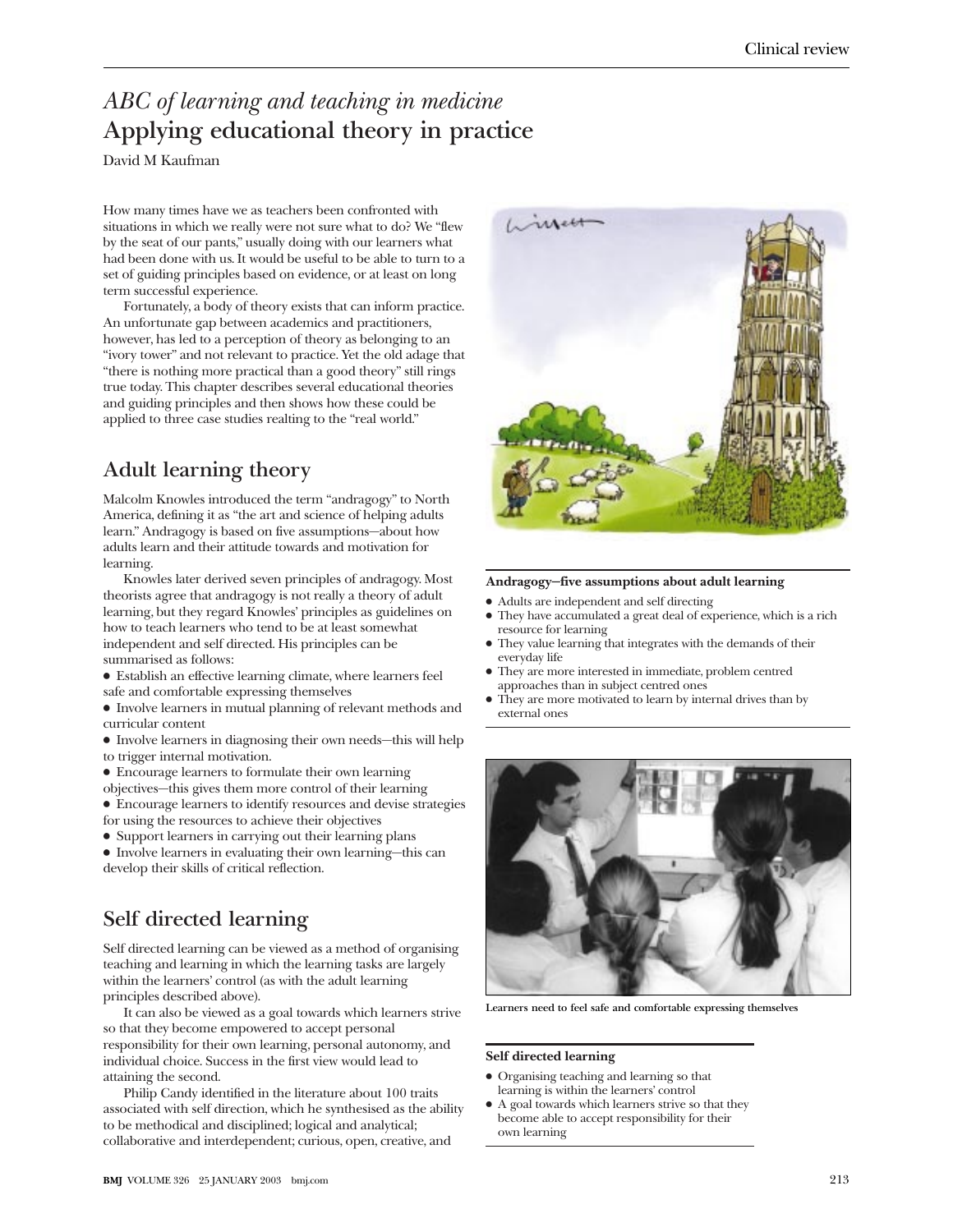motivated; persistent and responsible; confident and competent at learning; and reflective and self aware.

How do we develop these traits in our learners? Most importantly, learners must have the opportunity to develop and practise skills that directly improve self directed learning. These skills include asking questions, critically appraising new information, identifying their own knowledge and skill gaps, and reflecting critically on their learning process and outcomes.

# **Self efficacy**

According to Albert Bandura, people's judgments of their own ability to deal with different situations is central to their actions. These actions include what they choose to do, how much effort they invest in activities, how long they persist in the face of adversity, and whether they approach the tasks anxiously or assuredly.

These judgments, called "self efficacy," may or may not be accurate, but they arise from four main information sources. In decreasing order of their strength, these sources are: performance attainments, observations of other people, verbal persuasion, and physiological state. Successes raise our self efficacy, while failures lower it. Failures are particularly likely to lower our self efficacy if they occur early in the learning process and are not due to lack of effort or difficult situations.

Observing other people similar to us performing successfully can strengthen our beliefs that we can perform similar tasks, especially when the tasks are unfamiliar. Verbal persuasion from a credible source also can help.

Finally, we (both teachers and learners) need to re-interpret our anxiety or nervousness in difficult situations as excitement or anticipation, rather than as an ominous sign of vulnerability.

# **Constructivism**

Constructivism has important implications for teaching and learning. Firstly, the teacher is viewed not as a transmitter of knowledge but as a guide who facilitates learning. Secondly, as learning is based on prior knowledge, teachers should provide learning experiences that expose inconsistencies between students' current understandings and their new experiences. Thirdly, teachers should engage students in their learning in an active way, using relevant problems and group interaction. Fourthly, if new knowledge is to be actively acquired, sufficient time must be provided for in-depth examination of new experiences.

# **Reflective practice**

The theory of reflective practice is attributed primarily to Donald Schön, whose work is based on the study of a range of professions. He argues that formal theory acquired through professional preparation is often not useful to the solution of the real life "messy, indeterminate" problems of practice.

Schön labels professionals' automatic ways of practising as professional "zones of mastery"—that is, areas of competence. Unexpected events or surprises trigger two kinds of reflection.

The first, "reflection in action," occurs immediately. It is the ability to learn and develop continually by creatively applying current and past experiences and reasoning to unfamiliar events while they are occurring. The second, "reflection on action," occurs later. It is a process of thinking back on what happened in a past situation, what may have contributed to the unexpected event, whether the actions taken were appropriate, and how this situation may affect future practice.



**Learners should identify their own knowledge gaps and critically appraise new information**



**Teachers and learners need to view any anxiety or nervousness in difficult situations as excitement or anticipation**

### **Self efficacy—roles for the teacher**

- $\bullet$  Modelling or demonstration
- x Setting a clear goal or image of the desired outcome
- x Providing basic knowledge and skills needed as the foundation for the task
- $\bullet$  Providing guided practice with corrective feedback
- $\bullet$  Giving students the opportunity to reflect on their learning

**The primary idea of constructivism is that learners "construct" their own knowledge on the basis of what they already know. This theory posits that learning is active, rather than passive, with learners making judgments about when and how to modify their knowledge**



**"Reflection in action"**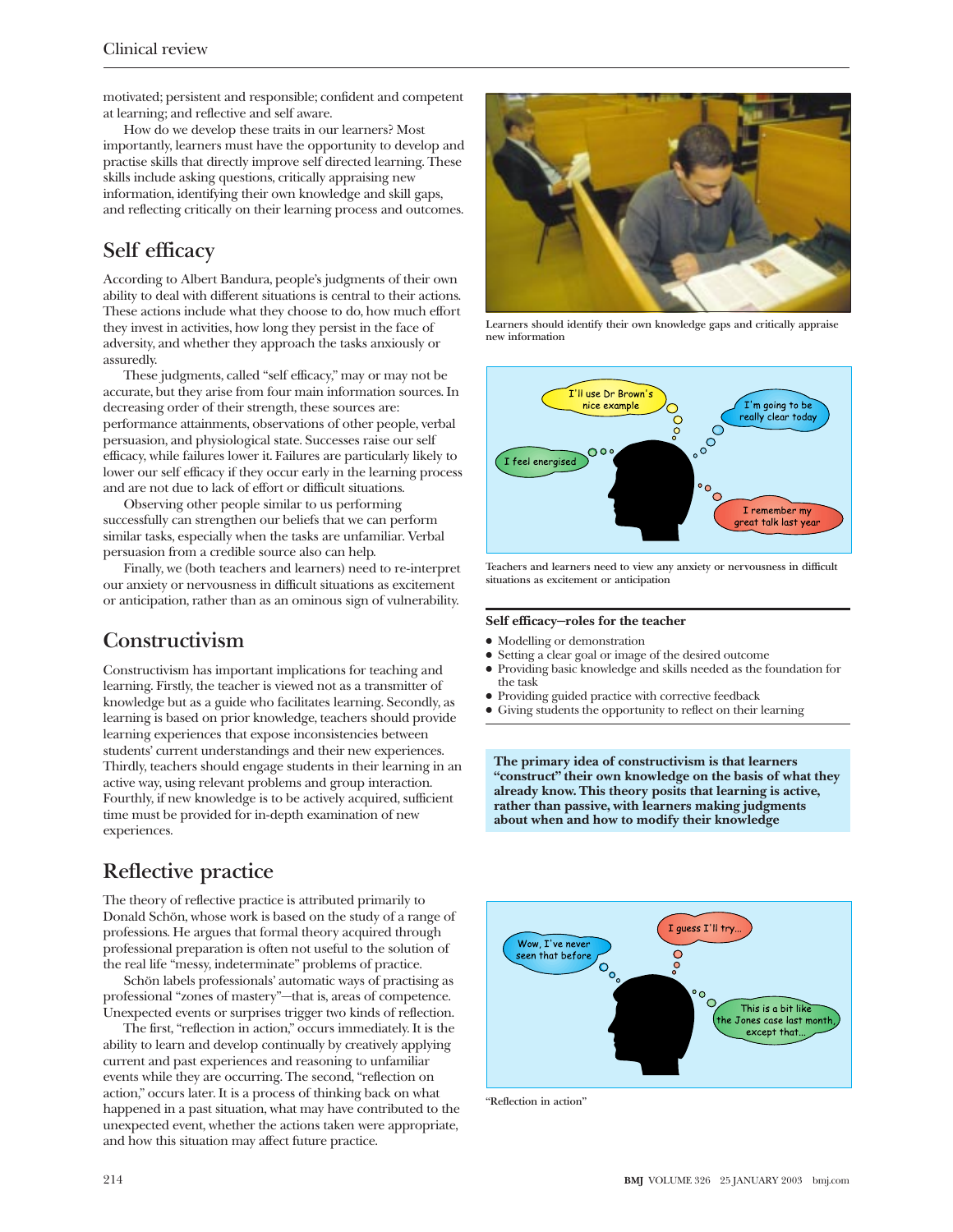Through the process of reflecting both "in practice" and "on practice," practitioners continually reshape their approaches and develop "wisdom" or "artistry" in their practice. Activities such as debriefing with peers or learners, seeking feedback from learners on a regular basis, and keeping a journal can provide vehicles for reflective practice.

# **Converting theory into practice**

Each of the educational theories presented here can guide our teaching practices. Some theories will be more helpful than others in particular contexts. However, several principles also emerge from these theories, and these can provide helpful guidance for medical educators.

#### **Three cases studies**

The boxes (right) describe three "real world" case studies representing situations encountered in medical education settings. The educational theories described above, and the principles which emerge from them, can guide us in solving the problems posed in these three cases.

#### **Case 1 solution**

You could present an interactive lecture on the autonomic nervous system. You could distribute a notetaking guide. This would contain key points, space for written notes, and two key multiple choice or "short answer" questions requiring higher level thinking (principle 1, see box above). You could stop twice during the lecture and ask the students to discuss their response to each question with their neighbours (principles 1, 3, and 5). A show of hands would determine the class responses to the question (checking for understanding) and you could then give the correct answer (principle 5). Finally, you could assign a learning issue for the students to research in their own time (principle 4).

#### **Case 2 solution**

You could assign the students to small groups of four to six, and ask each group to submit two case studies describing clinical ethics issues in their local hospitals (principles 1 and 2). The ethics theory and approach needed to analyse these cases could be prepared by experts and presented on a website in advance of the sessions (principles 4, 5). The first of the six blocks of two hours could be used to discuss the material on the website and clarify any misunderstandings (principle 5). You could then show the students how to work though a case, with participation by the class (principle 7). The other five blocks could then be used for each small group to work through some of the cases prepared earlier, followed by a debriefing session with the whole class (principles 5 and 6).

#### **Case 3 solution**

You could first invite the registrar to observe you with patients, and do a quick debrief at the end of the day (principles 2, 6, and 7). With help from you, she could then develop her own learning goals, based on the certification requirements and perceived areas of weakness (principles 1, 3, and 4). These goals would provide the framework for assessing the registrar's performance with patients (principles 5, 6). You could observe and provide feedback (principle 5). Finally, the registrar could begin to see patients alone and keep a journal (written or electronic) in which she records the results of "reflection on practice" (principle 6). She could also record in her journal the personal learning issues arising from her patients, could conduct self directed learning on these, and could document her findings in the journal (principles 1, 4, and 6). You could provide feedback on the journal (principle 5). If practical, the

### **Seven principles to guide teaching practice**

- 1 The learner should be an active contributor to the educational process
- 2 Learning should closely relate to understanding and solving real life problems
- 3 Learners' current knowledge and experience are critical in new learning situations and need to be taken into account
- 4 Learners should be given the opportunity and support to use self direction in their learning
- 5 Learners should be given opportunities and support for practice, accompanied by self assessment and constructive feedback from teachers and peers
- 6 Learners should be given opportunities to reflect on their practice; this involves analysing and assessing their own performance and developing new perspectives and options
- 7 Use of role models by medical educators has a major impact on learners. As people often teach the way they were taught, medical educators should model these educational principles with their students and junior doctors. This will help the next generation of teachers and learners to become more effective and should lead to better care for patients

#### **Case 1: Teaching basic science**

**You have been asked to give a lecture on the autonomic nervous system to a first year medical class of 120 students. This has traditionally been a difficult subject for the class, particularly as it has not been explicitly covered by faculty in the problem based anatomy course. You wonder how you can make this topic understandable to the class in a 50-minute lecture.**

### **Case 2: Ethics education**

**You are a member of a course committee in the department of internal medicine, which is charged with the task of integrating the topic of ethics into the third year medicine rotation. Your committee has been given six blocks of two hours over a 12 week period. You wonder how to make the material engaging, understandable, and useful to the students.**

#### **Case 3: General practice training**

**You are the trainer for a first year registrar in her first year of a general practice training programme. Your practice is so busy that you have very little time to spend with her. You wonder how you can contribute to providing a valuable learning experience for your trainee.**